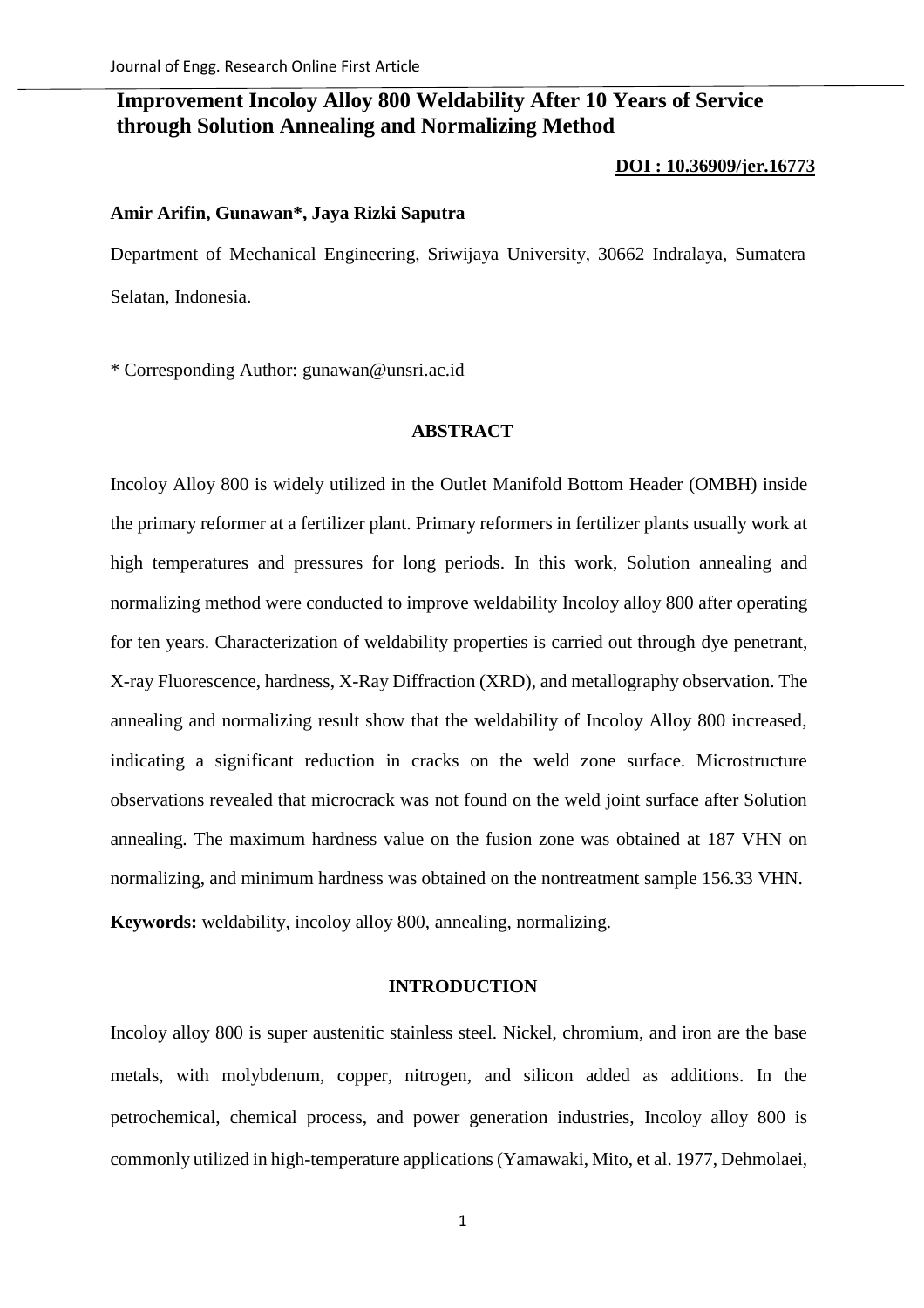Shamanian, et al. 2008, Tan, Jiang, et al. 2011). These alloys are recognized for their high strength at high temperatures and high corrosion resistance in extreme conditions (Persaud, Ramamurthy, et al., 2016). Even after prolonged exposure to high temperatures, the alloy can remain stable and maintain its austenitic structure. The alloy also has strong resistance to oxidizing, reducing, and aqueous conditions, as well as exceptional strength.

Incoloy alloy 800 is a solid-solution austenitic alloy with titanium nitrides, titanium carbides, and chromium carbides widespread on microstructure. The nitrides are unaffected by heat treatment since they are stable at temperatures below the melting point. Austenitic alloy is sensitized to intergranular corrosion in specific aggressive environments by being exposed to 540-760°C (Kou 2003, Sahlaoui, Makhlouf, et al. 2004, Tan, Jiang et al. 2011, Gunawan and Arifin 2021). OMBH, which has been operating for ten years under extreme conditions, is certain to have experienced sensitization.

The high chromium concentration in the  $M_{23}C_6$  phase decreases chromium content in the area surrounding this chromium-rich deposit due to chromium diffusing considerably more slowly than carbon. The chromium concentration near the grain boundaries drops to below 13%, a critical value for the corrosion-resistant corrosion behavior required (Srinivasan, N. 2021, Sahlaoui, Makhlouf, et al. 2004). Incoloy 800 may experience intergranular corrosion and intergranular stress corrosion cracking in corrosive conditions due to sensitization (Tan, Jiang, et al. 2011, Arifin, Gunawan, et al. 2020).

The primary reformer is a reactor in a fertilizer plant operated at a 600-800 °C temperature and a pressure of 30-40 Kg/cm<sub>2</sub>. It has a function as a breakdown of hydrocarbon gas into hydrogen. This process occurs at high temperatures and pressures (Alvino, Lega et al. 2010). One of the essential parts of the primary reformer in fertilizer plants is the Outlet Manifold Bottom Header (OMBH).

OMBH is manufactured using Incoloy alloy 800 and has been operating for ten years. The OMBH is subjected to high-temperature heat during operation, changing the microstructure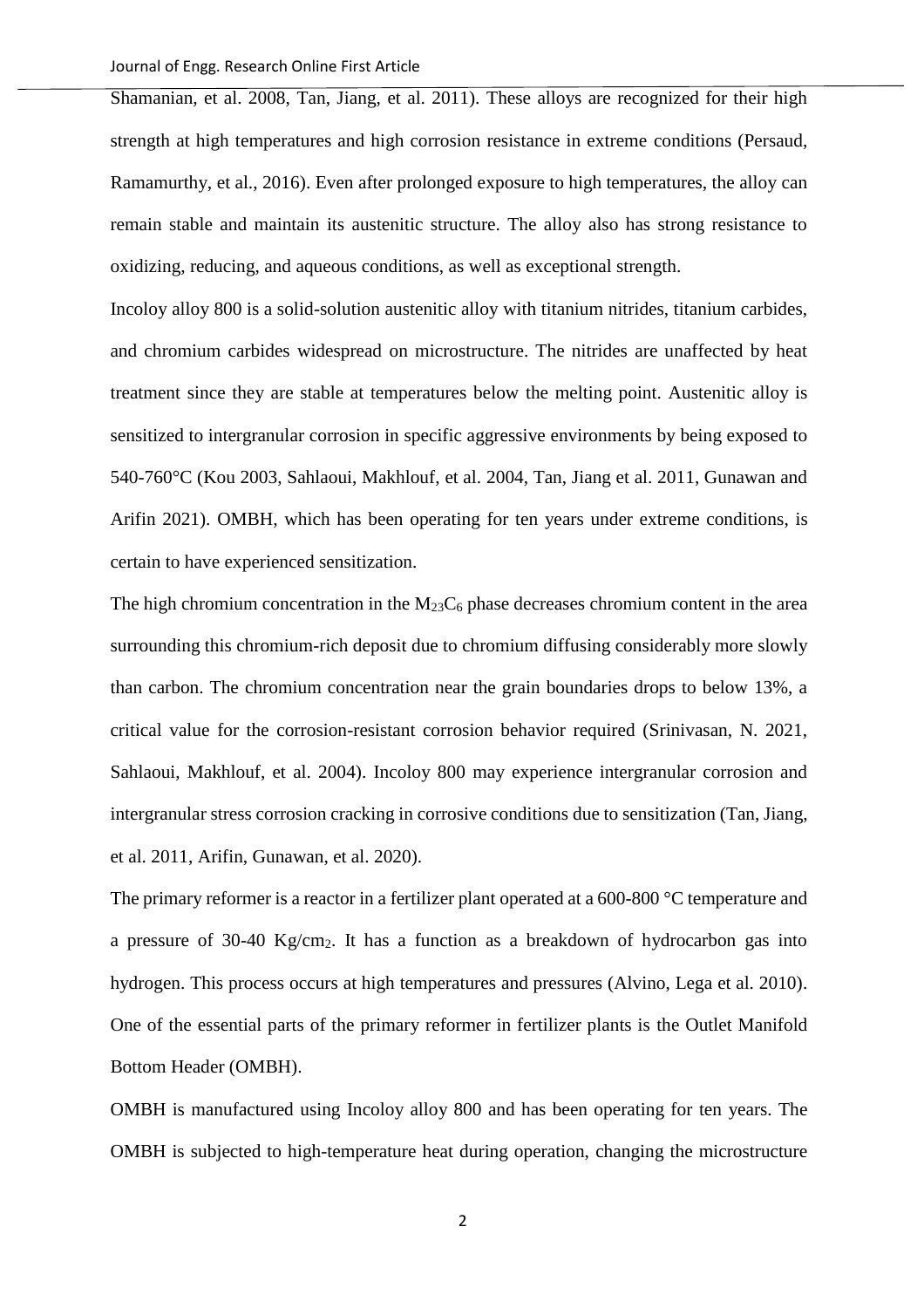and generating residual stress (Tavassoli and Colombe 1978, Karimi, Riffard, et al. 2008). The purpose of this study was to investigate the weldability properties of Incoloy alloy 800 materials after operating for ten years after the heat treatment process was carried out. Destructive and non-destructive tests were carried out to obtain the data needed to analyze the final result of the heat treatment. These tests include hardness testing, XRF, XRD, penetrant test, weldability test, and metallographic testing using an optical microscope.

## **METHODOLOGY**

The material used during this research process came from the Outlet Manifold Bottom Header (OMBH) component [\(Figure 1\)](#page-3-0). It operates at high pressure and temperature categorized as a superalloy type, namely alloy 800, which has resistance to high pressure and temperature and resistance to corrosion. The Incoloy alloy 800 used by a fertilizer plant for the OMBH component produced by Manoir Industries is M900. Furthermore, its composition was investigated through X-Ray Fluorescence Analyzer Niton XL 2. The welding was performed using Gas tungsten arc welding (GTAW) with Filler Rod Er NiCrMo-3. Liquid penetrant testing is conducted before and after welding to reveal open surface welding defects. In this work, the Weldability sample is measured to refer to the effect of welding on indications of defects or crack appearance after the dye penetrant test. A weldability test was performed before and after the welding process. Heat treatment for OMBH was carried out through solution annealing and the normalizing process refer to the Association of Mechanical Engineering (ASME) standards for Incoloy alloy 800 material. A schematic diagram for heat treatment can be shown in [Figure 2.](#page-3-1) The measurement of the hardness value in the weld area was carried out using the Vickers method with a diamond indenter to get better accuracy. Vickers method was performed with load 20 Kgf based on JIS Z 2244 standard with three repetitions. X-Ray Diffraction was conducted on the welding position to investigate phase formation. Furthermore, analysis metallography was conducted using etching fluid (20 ml HNO3 and 80 ml HCl) and optical microscope, which refers to ASTM E-407 standard.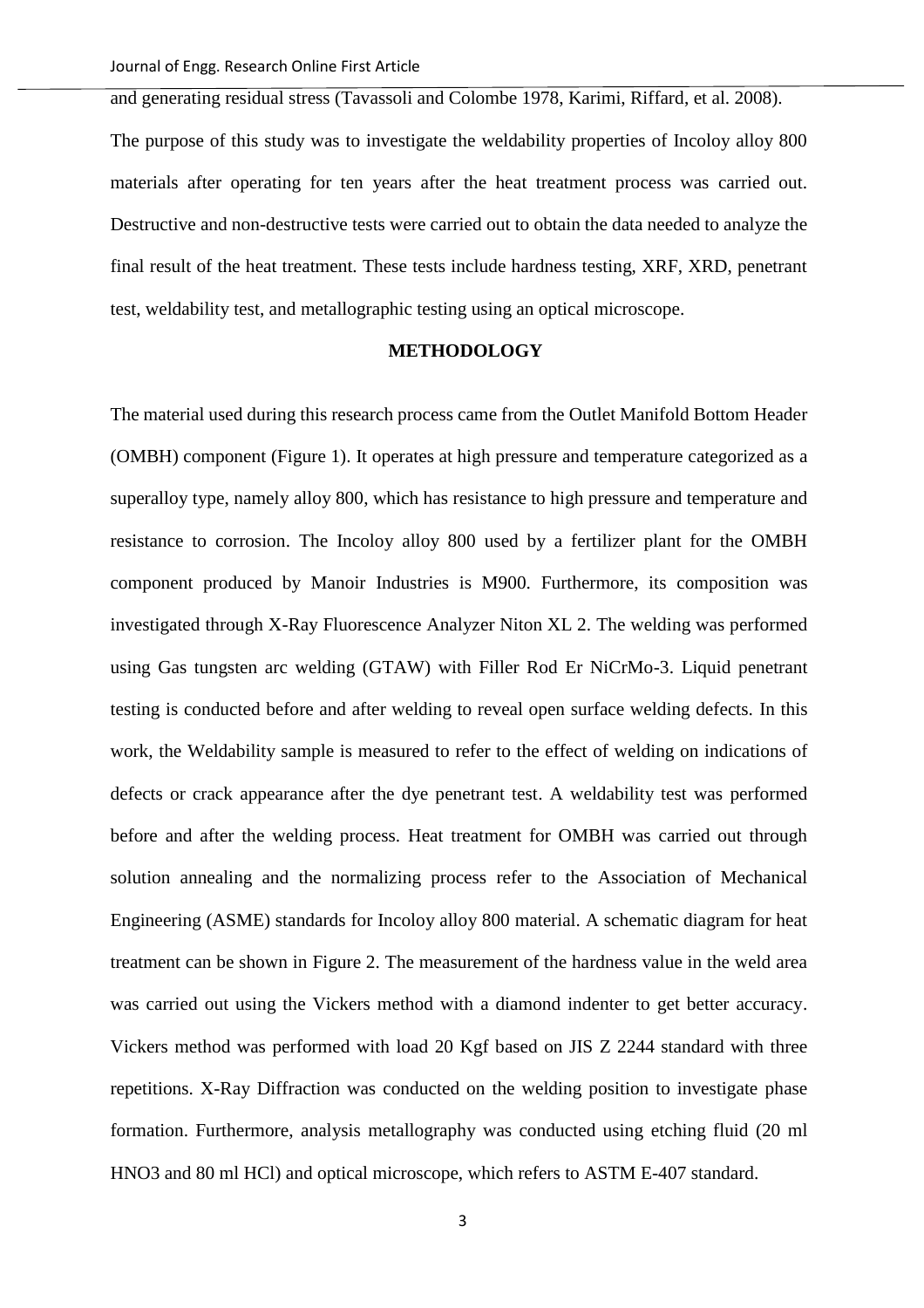

**Figure 1**. Outlet Manifold Bottom Header

<span id="page-3-0"></span>

<span id="page-3-1"></span>**Figure 2**. Schematic diagram of the heat treatment process, a) Normalizing and (b) Solution

Annealing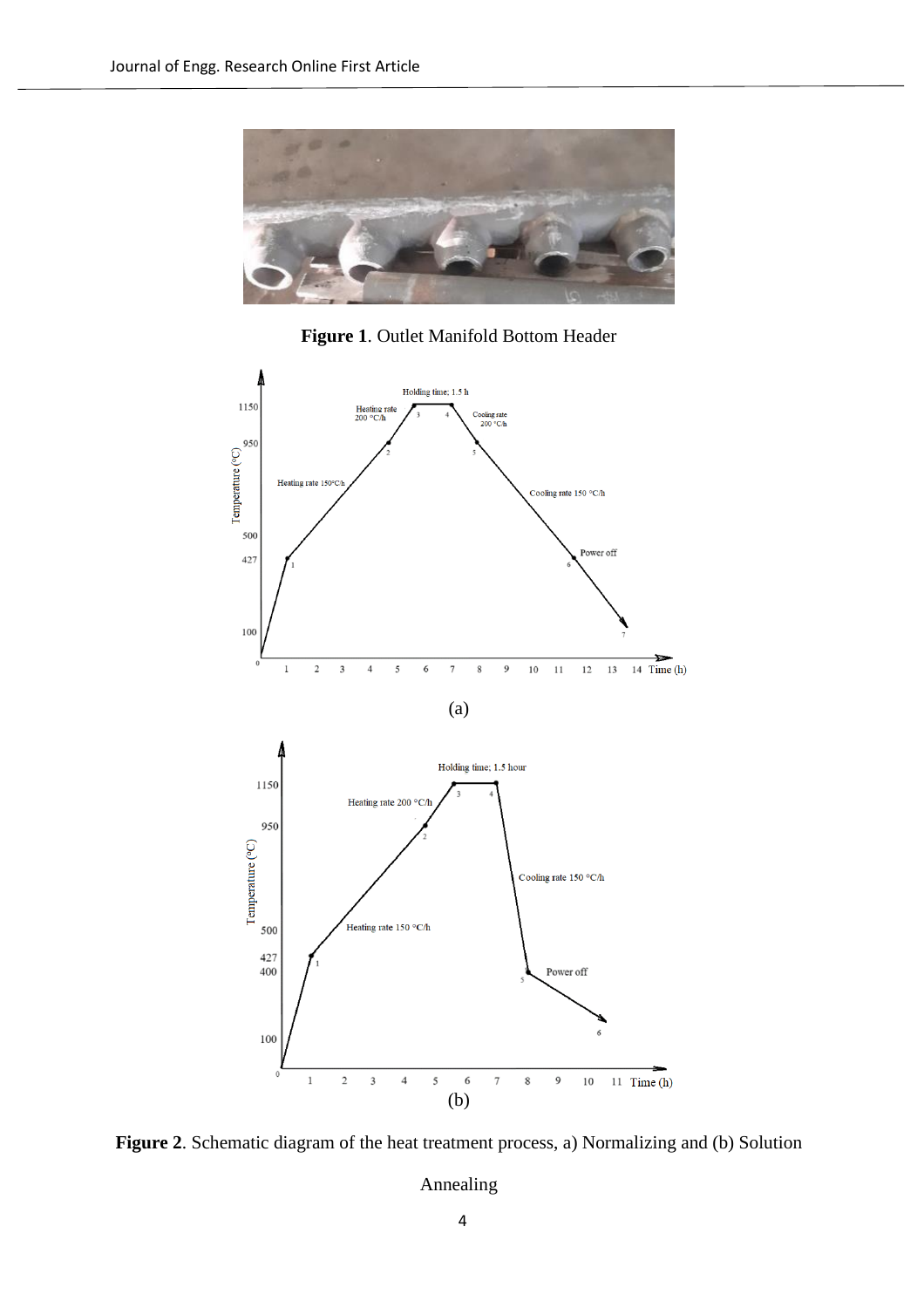#### **RESULTS AND DISCUSSION**

<span id="page-4-0"></span>XRF results show that the material used in the outlet manifold bottom header (OMBH) is Incoloy alloy 800 type. The chemical composition, as shown in [Table 1.](#page-4-0)

**Table 1** Chemical composition of Incoloy alloy 800

| Element | Cr%   | Ni%   | Mn%  | Fe%   | $Nb\%$ |
|---------|-------|-------|------|-------|--------|
| Wt%     | 20,97 | 34,30 | 1,14 | 42,09 | 1,21   |

[Table 1](#page-4-0) shows that the test results show that the material included in the Incoloy alloy 800 group with the main element is 34Ni-21Cr-42Fe with nickel elements that are more than 25% and chromium more than 14%. These properties can withstand oxidation reactions that cause corrosion at high temperatures. Before the weldability test, visual analysis using dye penetrant was carried out on each sample. Visual analysis observation revealed no indication of defects or cracks on the surface of each sample. No defects or cracks on the surface are indicated by the absence of a red penetrant liquid to the surface after using the developer fluid when finished spraying.

Heat input accompanied by a relatively fast cooling rate in the welding process causes a temperature difference and a cooling difference that results in residual stress (Kou 2003, Lippold and Kotecki 2005). Incoloy Alloy 800 is believed to have relatively high residual stresses due to exposure to heat during operation. The presence of residual stress will trigger cracks proven through dye penetrant testing. Visually indicated defects or cracks are shown in the boundary between the fusion zone and the base metal.

Heat treatment of samples was carried out by solution annealing and normalizing methods that have the main objective of reducing residual stresses to improve the ductility of the alloy 800. Parameters in heat treatment refer to ASME Section VIII Div 1 part UCS-56 and UNF-56. The results of the annealing solution sample and the normalizing sample after the heat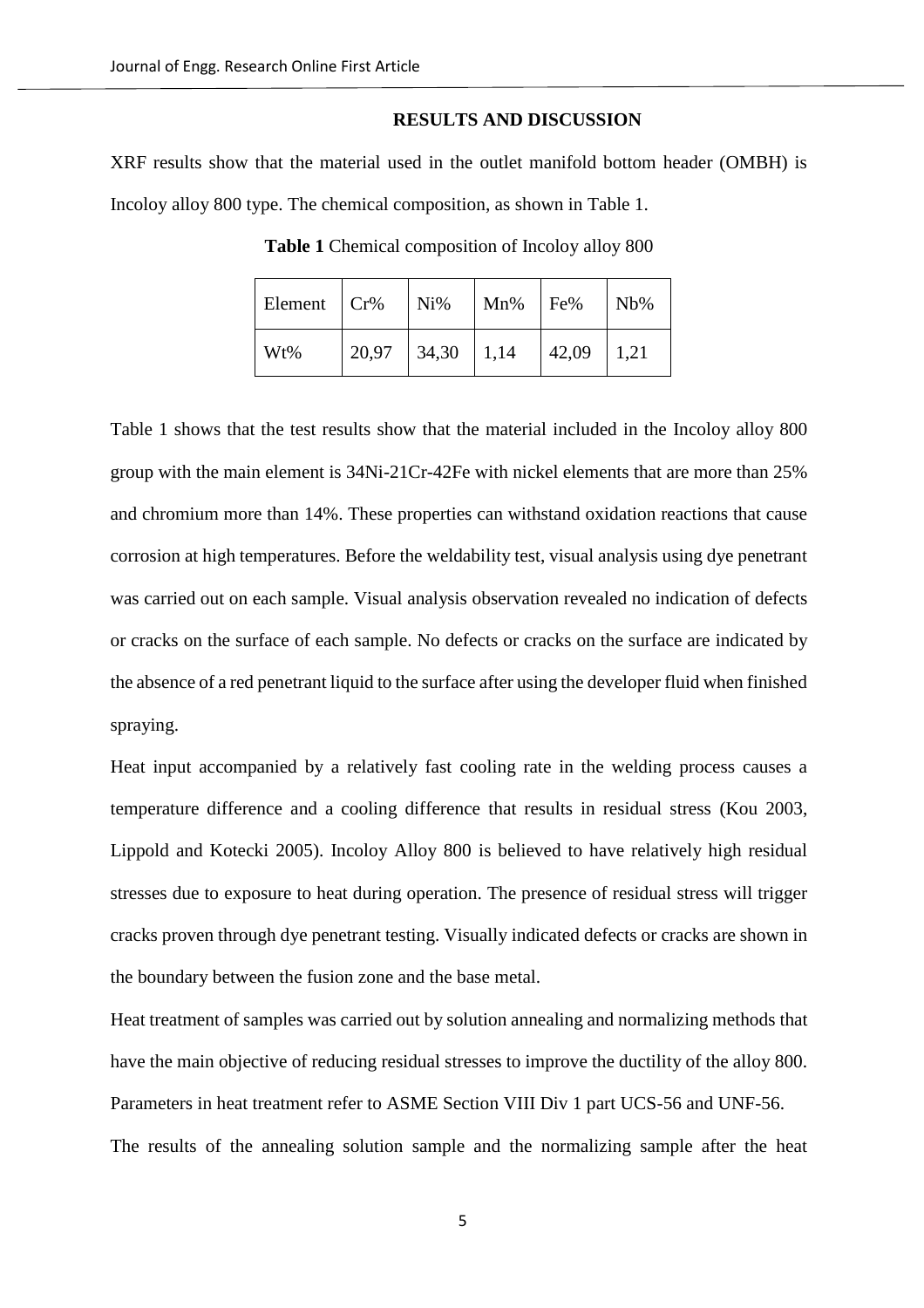treatment process stated that the normalizing sample indicated that there were still indications of defects or cracks on the surface of the normalizing sample that the welding process had carried out. The indication of defects or cracks in normalizing samples has been significantly reduced, as shown in [Figure 3.](#page-5-0) Defects or cracks can be seen from the results of the penetrant test, which resulted in a red penetrant liquid after the developer fluid spraying process. Weldability test revealed that sample annealing solution showed no indication of defects or cracks after the welding process was carried out on the sample surface.



**Figure 3**. Weldability test before and after heat treatment

<span id="page-5-0"></span>Hardness testing is used to measure the resistance of the material to deformation caused by penetration of the surface of a material. The position hardness test of the sample refers to the red line, which can be seen in [Figure 4.](#page-6-0) Incoloy Alloy 800 samples that have been subjected to a weldability test process are then prepared to perform a hardness test by cutting the sample into 2x2 cm sizes and carrying out a framing process derived from a mixture of resin and catalyst.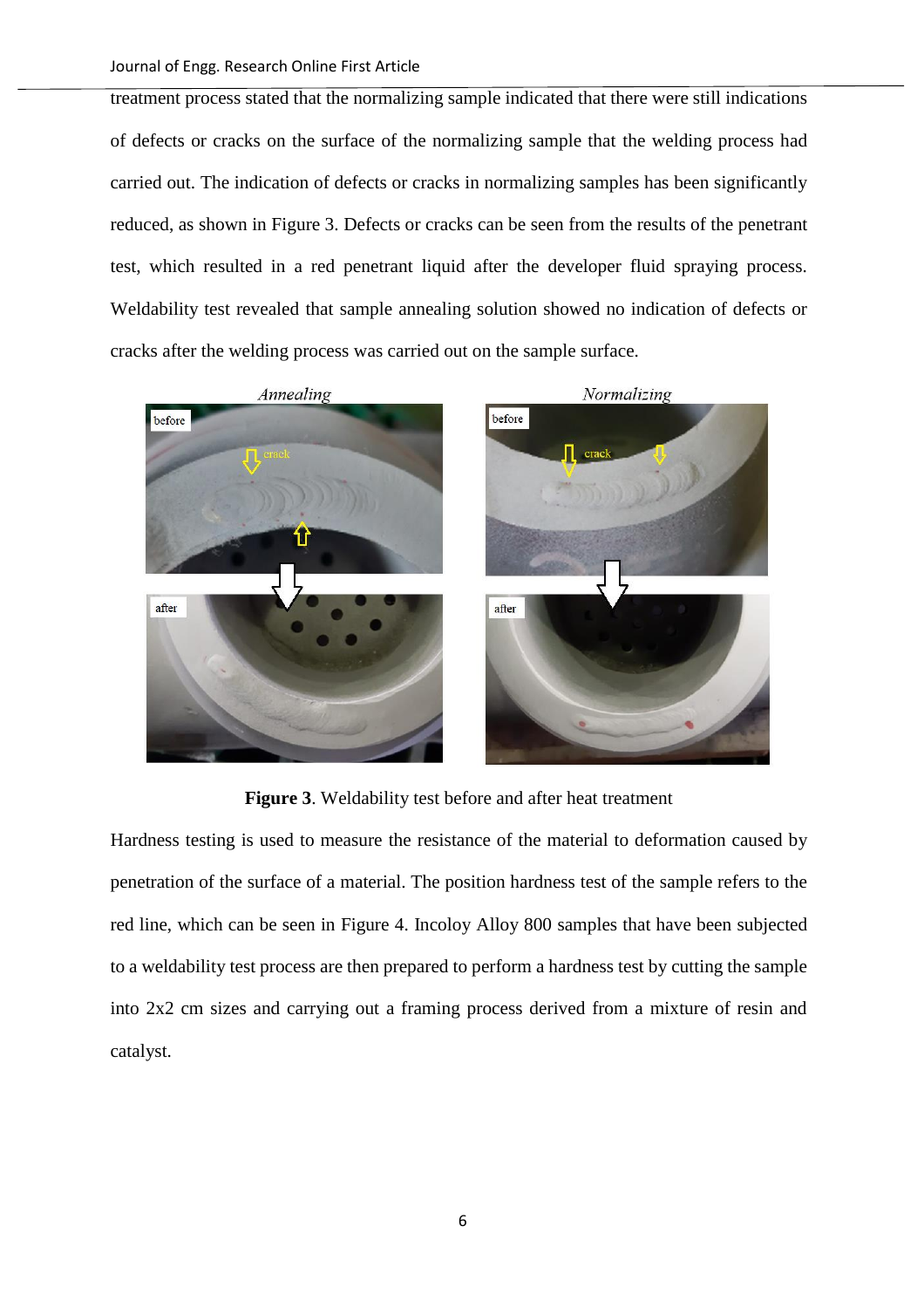



<span id="page-6-0"></span>



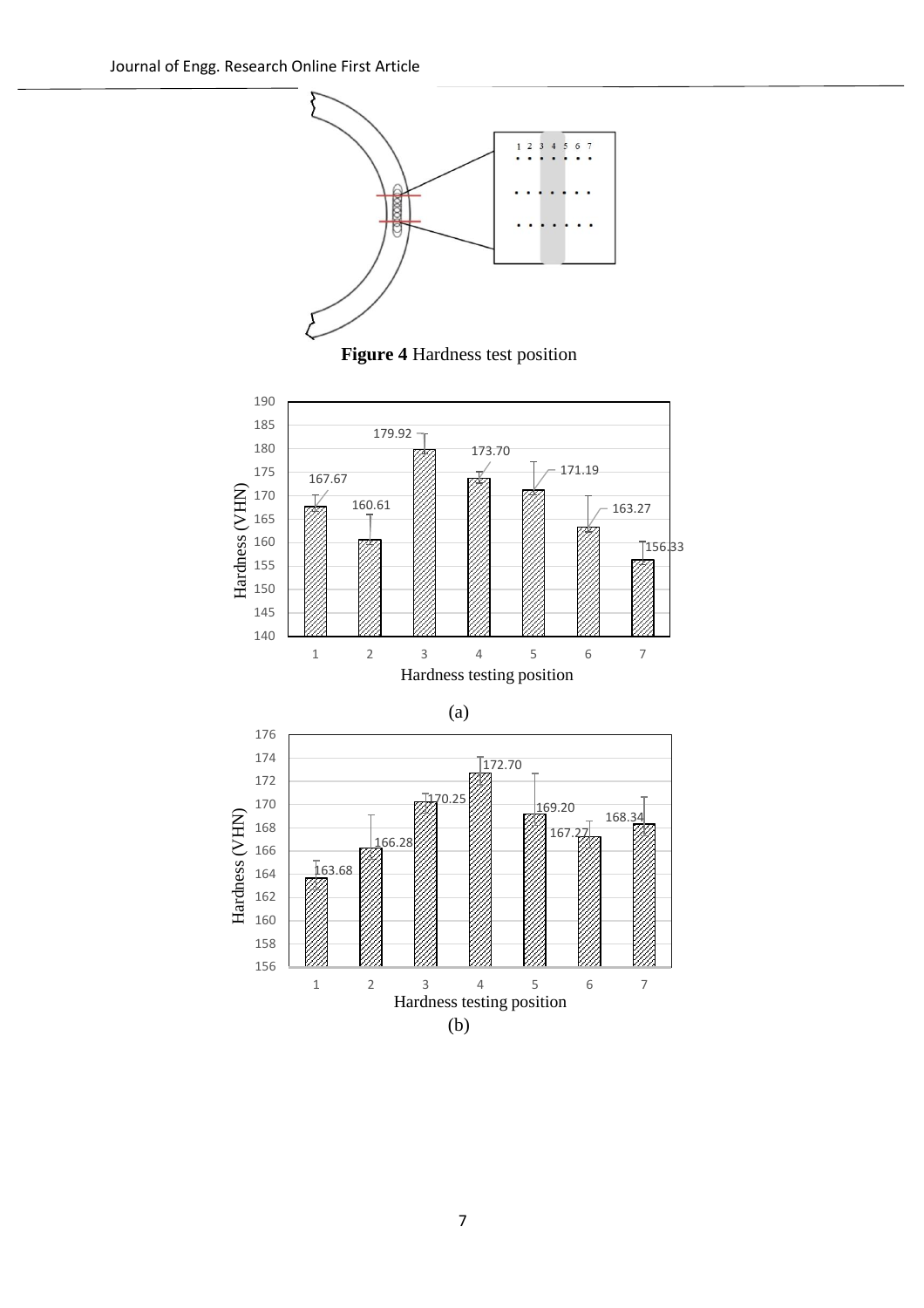

<span id="page-7-0"></span>**Figure 5**. Hardness profile on weld zone (a) Nontreatment, (b) Solution annealing, and (c)

# Normalizing

The hardness test results shown in Figure 5 states that the base metal represented by zone 1,2,6 and 7 has decreased hardness from the technical data standard of the alloy 800. The material standard technical data shows the hardness value of the superalloy material with the main element made from nickel and chromium are 170 VHN, while the highest hardness in the base metal is 167 VHN. The low hardness value on the non-treated samples is due to the prolonged exposure to heat during the operation process, as shown in Figure 5 (a). a decrease in the hardness value results in a failure phenomenon such as creep. The hardness value increases in the fusion zone (3,4, and 5) due to new alloys from the filler rod, as shown in Figure 5 (b). The normalizing sample was machined and polished for preparing the hardness sample test. Furthermore, Hardness testing was carried out seven times at different zone with three repetitions, as shown in [Figure 4.](#page-6-0) [Figure 5](#page-7-0) (c) shows the hardness testing results on normalizing samples. The test results show that the hardness value of the base metal is close to the Incoloy alloy 800 standard hardness value. The base metal hardness value increased after normalizing treatment if compared to solution annealing and non-treated samples. Due to the slower cooling rate impact, the greatest hardness value on the base metal was reached at

treatment procedure with a slow cooling rate is significant in the resultant growth (Aloraier,

177 VHN during the normalizing process. The preservation of carbide throughout the heat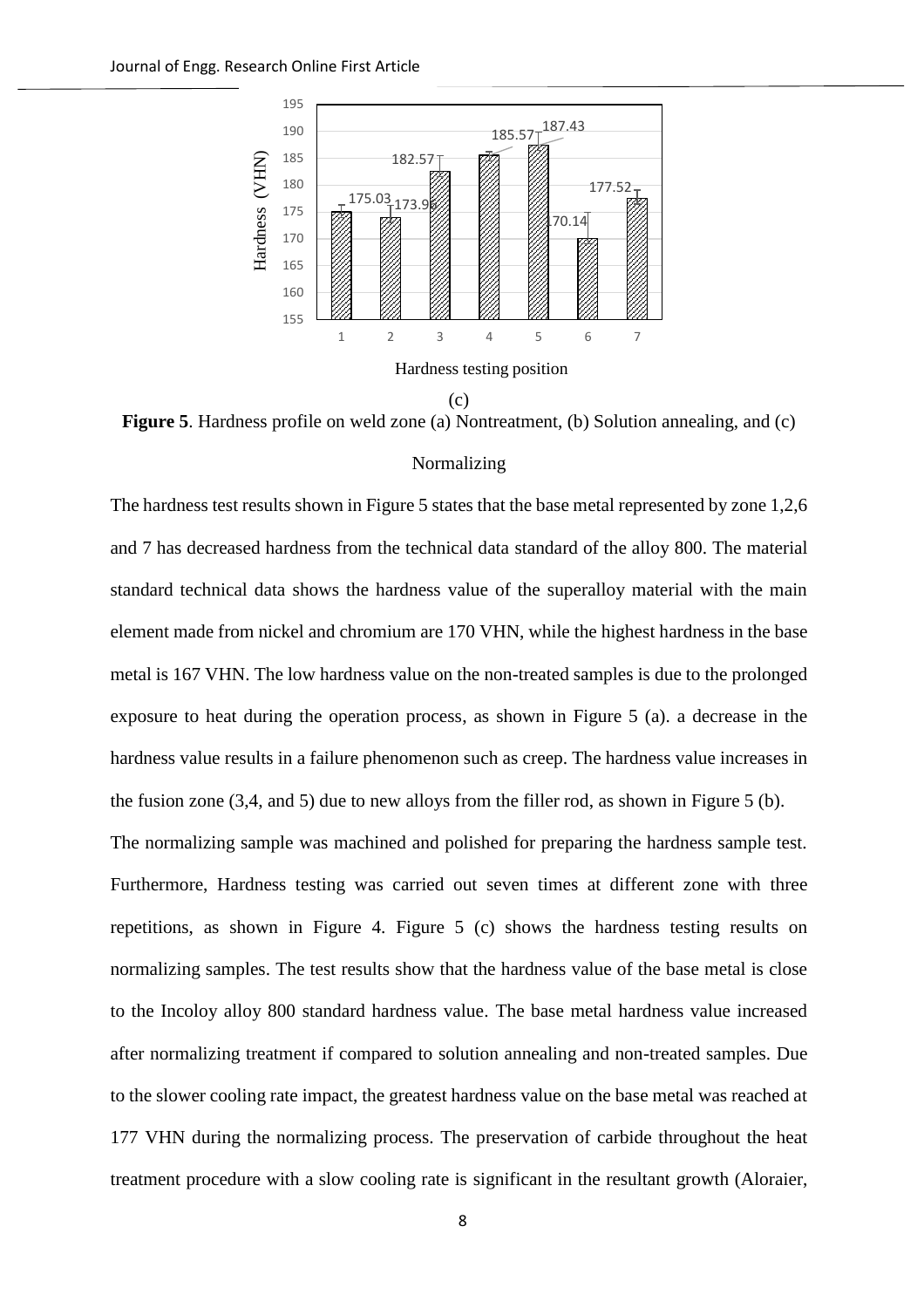A., K. et al 2014, Sharma, N., W. et al 2020). An increase in the amount of carbide plays a role in increasing the hardness value.

The maximum hardness value is 187 VHN in zone 5 on the welding zone. Several variables, such as carbide precipitation and additional alloying elements, influence the hardness value to be high in the welding area. Figure 6 (a) shows the XRD test results from nontreatment samples. The phase characteristics of the alloy material 800, which has been operating for a relatively long time, consist of phases of austenite,  $Cr_{23}C_6$ , and NbC. The main peaks show the austenite phase with an angle value of 2θ of 43.582 and a peak intensity of 768. An angle value of 2θ of 50.1 indicates the second-highest peak phase with a peak intensity of 368 diffusions (Arifin, Gunawan, et al., 2020). The lowest peak is the diffusion of niobium and carbon, forming NbC carbides with an angle of 2θ of 74.2 and a peak intensity of 90.

Figure 6 (b) shows the XRD test results of the Incoloy alloy 800 heat treatment process with the solution annealing method. The results showed that the phase characteristics consisted of austenite,  $Cr<sub>23</sub>C<sub>6</sub>$ , and NbC phases. The peak list shown by the graph states that the austenite phase is the peak phase formed with an angle of 2θ of 43.82 and a peak intensity of 279. The second highest peak of the phase is the diffusion between carbon and chromium, which forms  $Cr<sub>23</sub>C<sub>6</sub>$  carbide. The diffusion of niobium and carbon owns the lowest peak to form NbC carbides.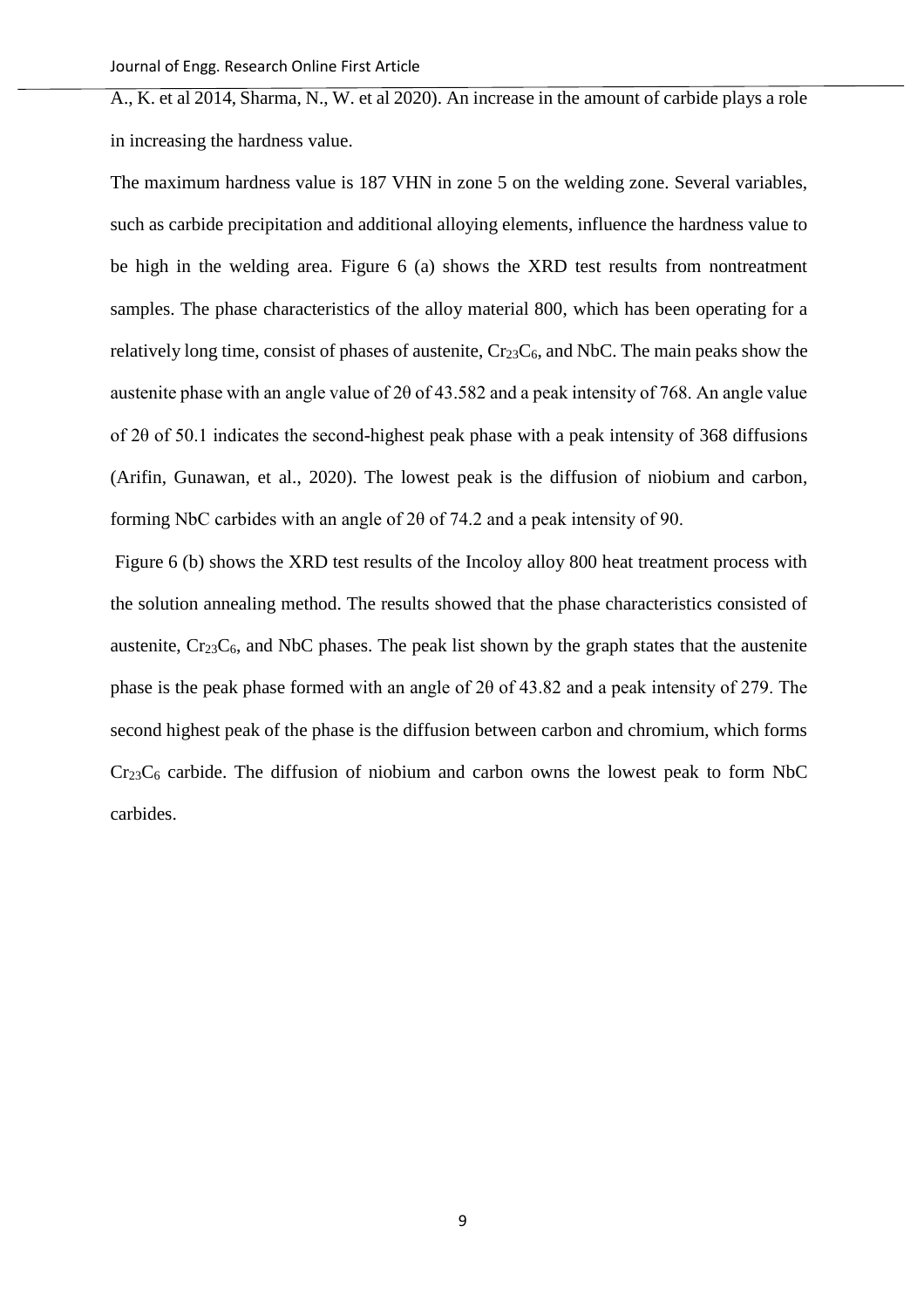

<span id="page-9-0"></span>**Figure 6.** XRD testing results ;(a) nontreatment, (b) annealing, and (c) normalizing sample XRD test results for Incoloy alloy 800 through the normalizing method can be seen in [Figure](#page-9-0)  [6.](#page-9-0) The results showed that the phase characteristics consisted of austenite,  $Cr<sub>23</sub>C<sub>6</sub>$ , and NbC phases. The peak list shown by the graph states that the austenite phase is the peak phase formed with an angle of 2θ of 43.82 and a peak intensity of 279. The second highest peak of the phase is the diffusion between carbon and chromium, which forms  $Cr_{23}C_6$  carbide. The diffusion of niobium and carbon owns the lowest peak to form NbC carbides.

The XRD test results show almost the same pattern in each trial sample, but the results of the diffraction peak pattern show a widening curve. In the heat-treated sample, the peak shift to  $2\theta$  is more significant. Solution annealing samples experienced a significant peak shift than normalizing samples. If material is affected by an inhomogeneous strain field, the peak position shifts and the diffraction peaks are expelled. The peak shift in the XRD result indicates a change in residual stress in each sample due to The effect of strain correlates with the residual stress.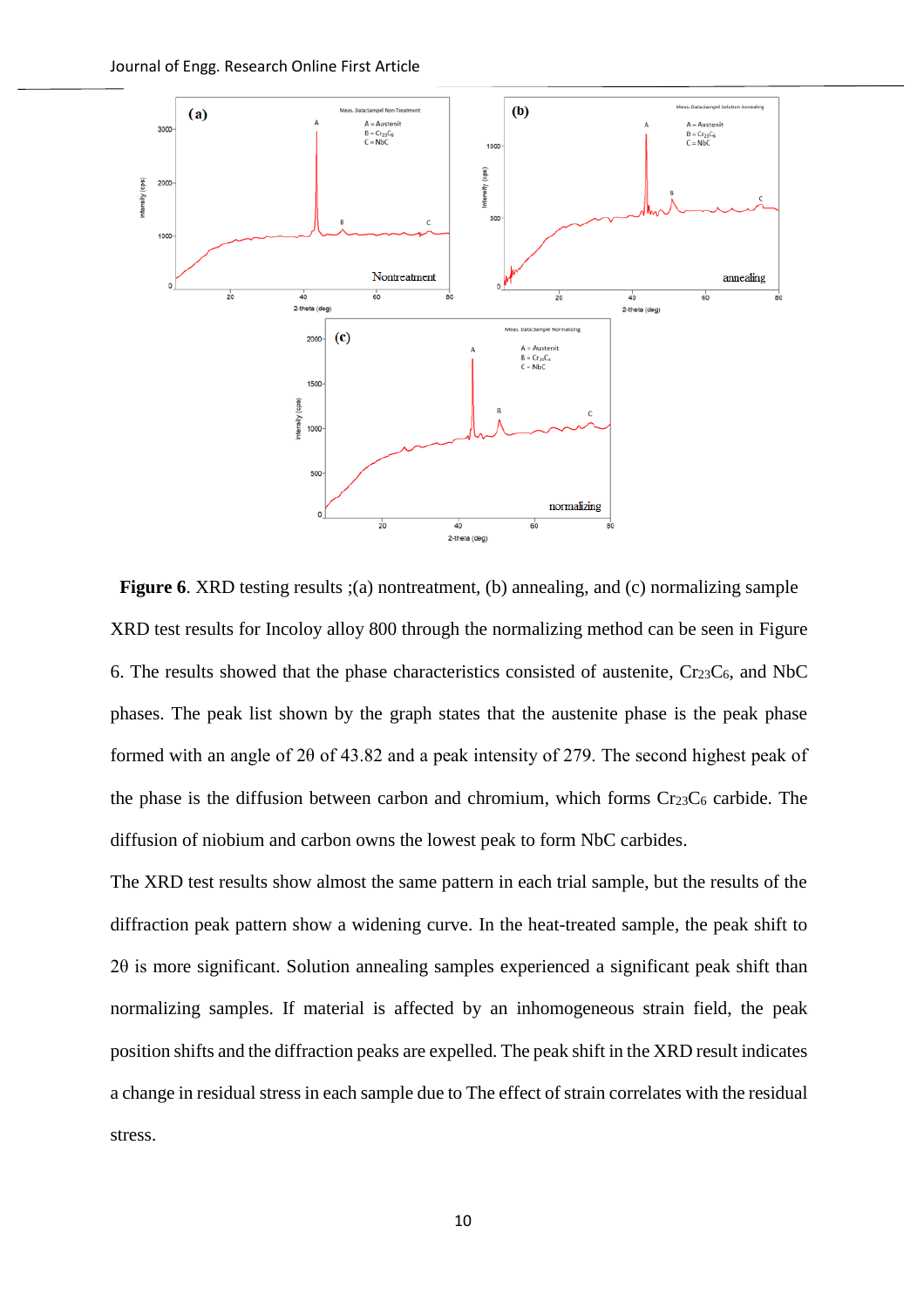

**Figure 7**. Metallographic testing results of nontreatment sample

<span id="page-10-0"></span>The observation result of the nontreatment sample is shown in [Figure 7.](#page-10-0) the microcrack attacks the grain boundaries because there are voids that have fused and are connected. The voids have been spread out in grain boundaries to around grains. Voids can coalesce and be connected due to the influence of residual stress from thermal activity. The microcrack will cause creep cracking on the surface, which causes cracking in the aging Incoloy alloy 800. According to the standard of Manoir Industries, the appearance of microcracks following the weldability test method indicates that the performance of the material has deteriorated. (Anderoglu 2004).



**Figure 8**. Metallographic testing results of solution annealing sample

<span id="page-10-1"></span>The annealing solution sample shown in [Figure 8](#page-10-1) revealed no microcracks like the non-treated sample. The sample annealing solution indicates the presence of primary carbide, secondary carbide, and voids, but microcrack does not occur in the annealing solution sample. The absence of microcrack is caused by a reduction in residual stress, which minimizes the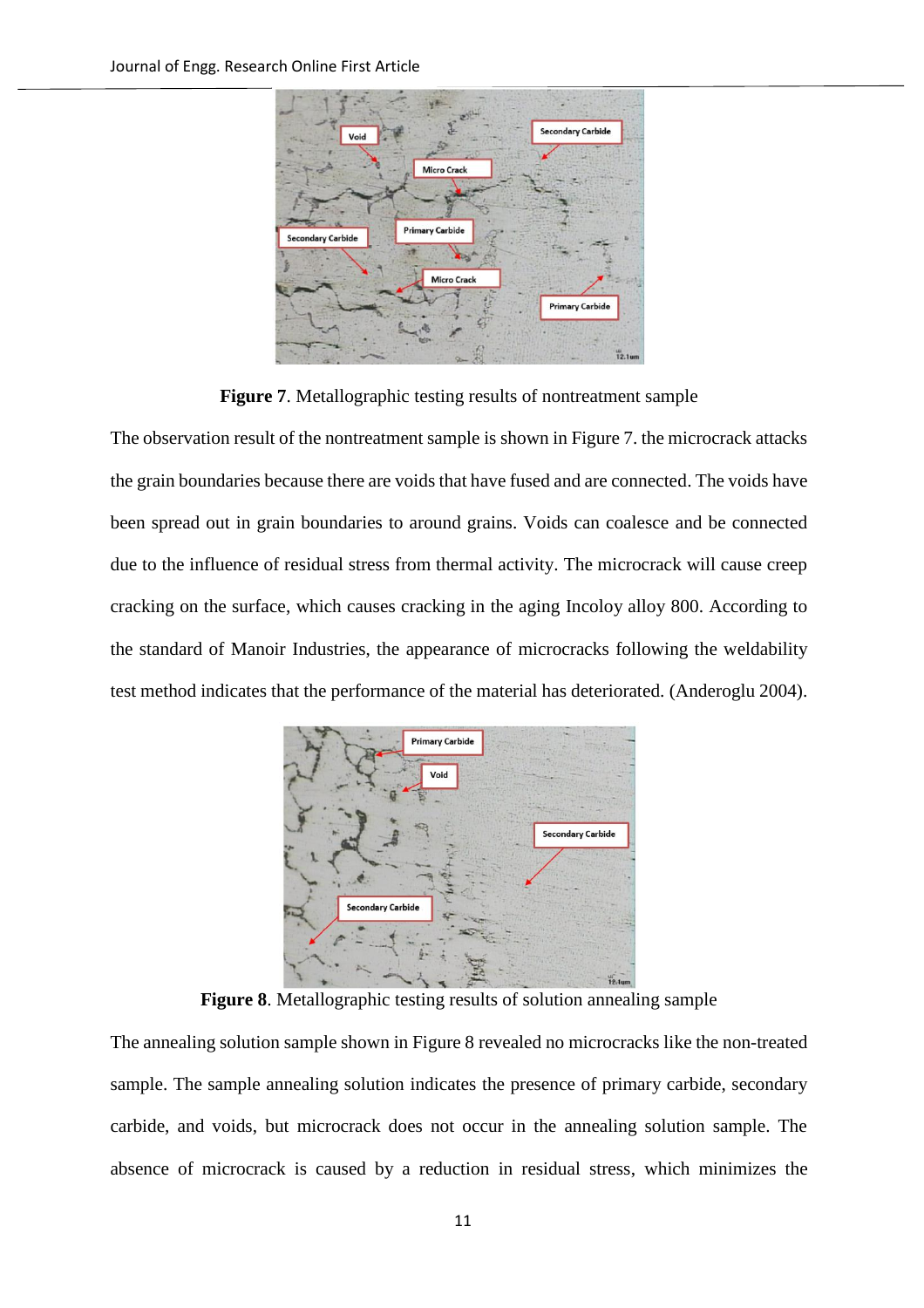formation of connected and unified voids.



**Figure 9.** Metallographic testing results of normalizing sample

<span id="page-11-0"></span>The normalizing sample is shown i[n Figure 9](#page-11-0) states that there are microcracks that have spread to the boundaries of the weld area. Micro crack propagation occurs due to the influence of heat on the weldability test process. The reduction in residual stress also occurred in the normalizing samples, which was shown in the microcrack formation results that were not as large as the nontreatment samples. The heat treatment minimizes residual stress that can affect voids so that voids do not coalesce and coalesce to form a microcrack.

#### **CONCLUSIONS**

Heat treatments for improving weldability Incoloy alloy 800 have been performed successfully. Experimental results show that heat treatment with solution annealing and normalizing methods affects the microstructure and mechanical properties. Solution annealing and normalizing are effective to improve weldability Incoloy alloy 800. Solution annealing sample revealed no crack was observed after the weldability test. On normalizing samples, some cracks after normalizing were still observed. However, the reduction crack on normalizing samples is more significant than before heat treatment. On the non-treated samples, Microstructure observation showed microcracks spread from the base metal to the fusion zone. Microcrack propagation was only found in the base metal in the normalizing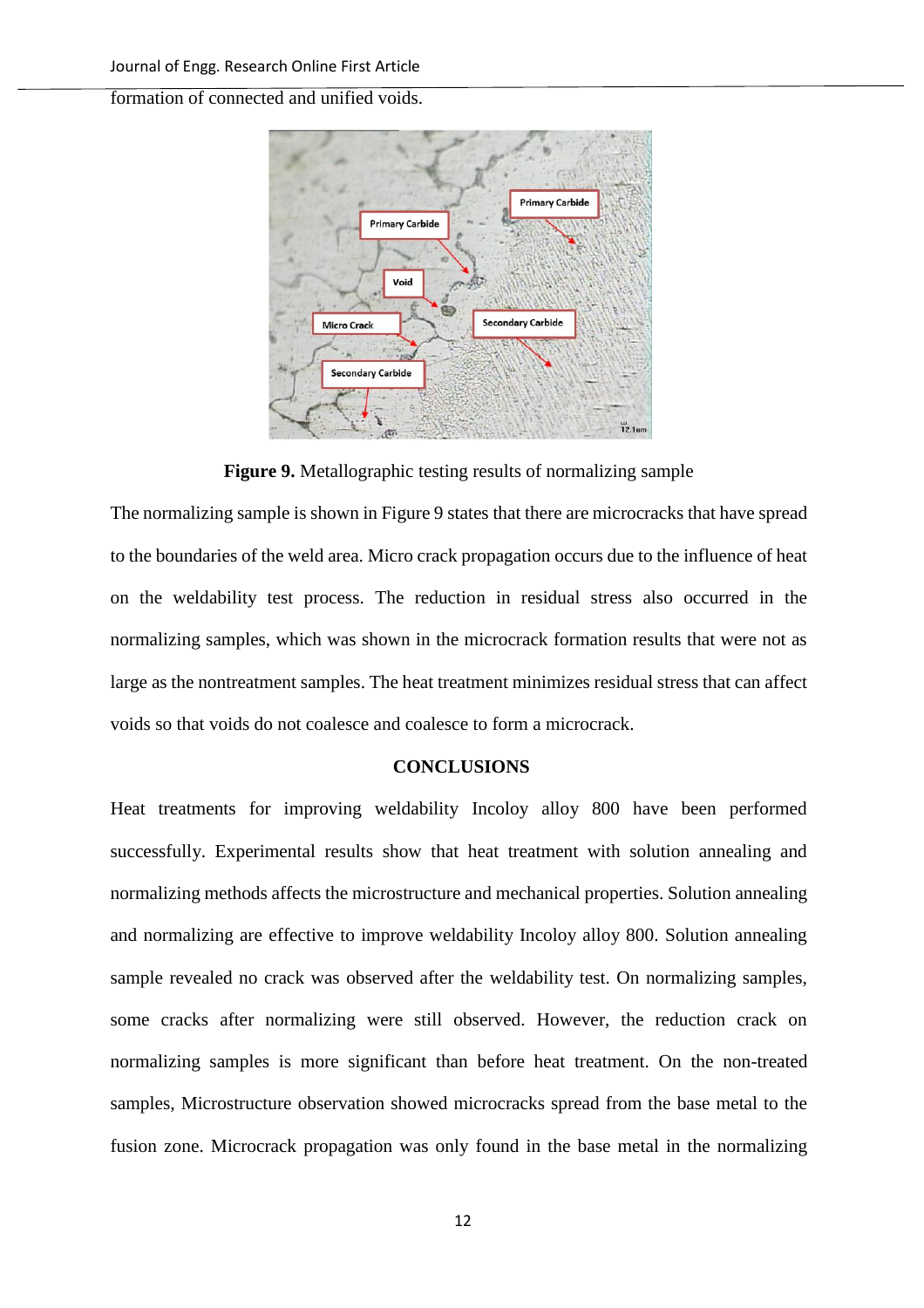sample. The microcrack occurs due to the residual stress effect on the voids formed due to the influence of carbide precipitation. The hardness test results showed that each sample experienced an increase in the highest hardness value in the fusion zone caused by new alloy elements from the filler rod and residual stress.

## **ACKNOWLEDGEMENTS**

The authors would like to convey their great appreciation to Universitas Sriwijaya for supporting this research.

#### **REFERENCES**

- **Alvino, A., et al. 2010.** "Damage characterization in two reformer heater tubes after nearly 10 years of service at different operative and maintenance conditions." Engineering Failure Analysis **17**(7-8): 1526-1541.
- **Anderoglu, O. 2004**. Residual Stress Measurement Using X-Ray Diffraction. Mechanical Engineering Texas A&M University. **Master of Science**.
- **Arifin, A., et al. 2020.** "Failure analysis of AISI 304 stainless steel pipeline transmission a petrochemical plant." IOP Conference Series: Materials Science and Engineering **857**(1).
- **Aloraier, A., K., et al. 2014.** "Effect of welding polarity on bead geometry, microstructure, microhardness, and residual stresses of 1020 steel." Journal of Engineering Research 2: 137-160.
- **Dehmolaei, R., et al. 2008**. "Microstructural characterization of dissimilar welds between alloy 800 and HP heat-resistant steel." Materials Characterization **59**(10): 1447-1454.
- **Gunawan, G. and A. Arifin 2021**. "Intergranular Corrosion and Ductile-Brittle Transition Behaviour in Martensitic Stainless Steel." Indonesian Journal of Engineering and Science **2**(3): 031-041.
- **Karimi, N., et al. 2008**. "Characterization of the oxides formed at 1000°C on the AISI 304 stainless steel by X-ray diffraction and infrared spectroscopy." Applied Surface Science **254**(8): 2292-2299.
- **Kou, S. 2003.** Welding Metallurgy, John Wiley & Sons, Inc.
- **Lippold, J. C. and D. J. Kotecki 2005.** Welding Metallurgy and Weldability of Stainless Steels, John Wiley & Son.
- **Persaud, S. Y., et al. 2016**. "The influence of the high Fe and Cr contents of Alloy 800 on its inter- and intragranular oxidation tendency in 480 °C hydrogenated steam." Corrosion Science **106**: 117-126.
- **Srinivasan, N. (2021).** "Sensitization of Austenitic Stainless Steels: Current Developments, Trends, and Future Directions." Metallography, Microstructure, and Analysis, 10(2), 133-147.